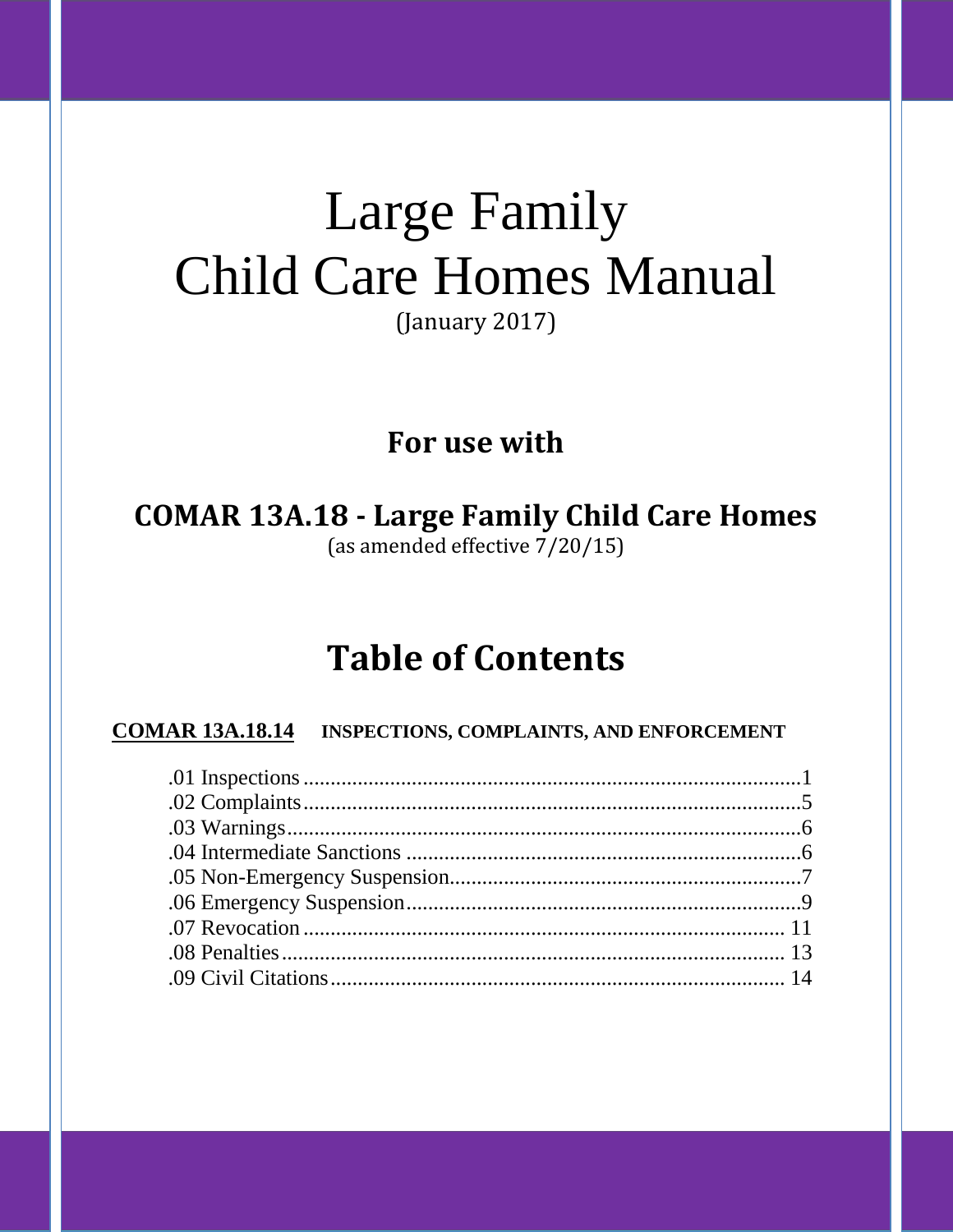#### **.01 Inspections.**

- A. **The office shall inspect each child care home:**
	- **(1) On an announced basis before issuing a certificate of initial registration or continuing registration; and**
	- **(2) On an unannounced basis, at least once within each 12-month period after the date that a certificate of initial registration or continuing registration was issued to the provider.**

#### *INTENT:*

- *To validate compliance with the large family child care home regulations, the Regional Office will conduct an announced inspection before an initial or continuing registration is issued.*
- *To validate ongoing compliance with the large family child care home regulations, the Office will conduct an unannounced inspection at least once every 12 months after the issuance of an initial or continuing registration and at least 30 days prior to the anniversary date.*

#### *Note:*

- *An announced conversion inspection may be conducted on the same day as the 2nd 12- month "initial registration" unannounced inspection; however, a separate ELIS report must be completed for each type of inspection. See "Establishing Anniversary Dates and Coordinating Inspections".*
- *Routine unannounced inspections may be "piggybacked" onto monitoring visits as well as complaint investigations; however, a separate ELIS report must be completed for each type of inspection. See "Establishing Anniversary Dates and Coordinating Inspections".*
- *During unannounced visits, oftentimes a large family child care home may not be available for inspection due to the absence of the provider, the provider is not currently providing care, or the family child care home is simply closed. For guidance in addressing these issues, see "Non Responsive Providers and Providers Not Providing Care".*

# B. **The provider or staff member shall permit inspection of all areas of the home by the agency representative during the provider's hours of operation.**

*INTENT: Under Maryland law, it is the duty of the Office to inspect each home to determine if the home and the child care program comply with large family child care regulations. The Provider must allow inspection of the home by Office licensing staff during approved program hours.*

*INSPECTION REPORT ITEM: "Inspections"*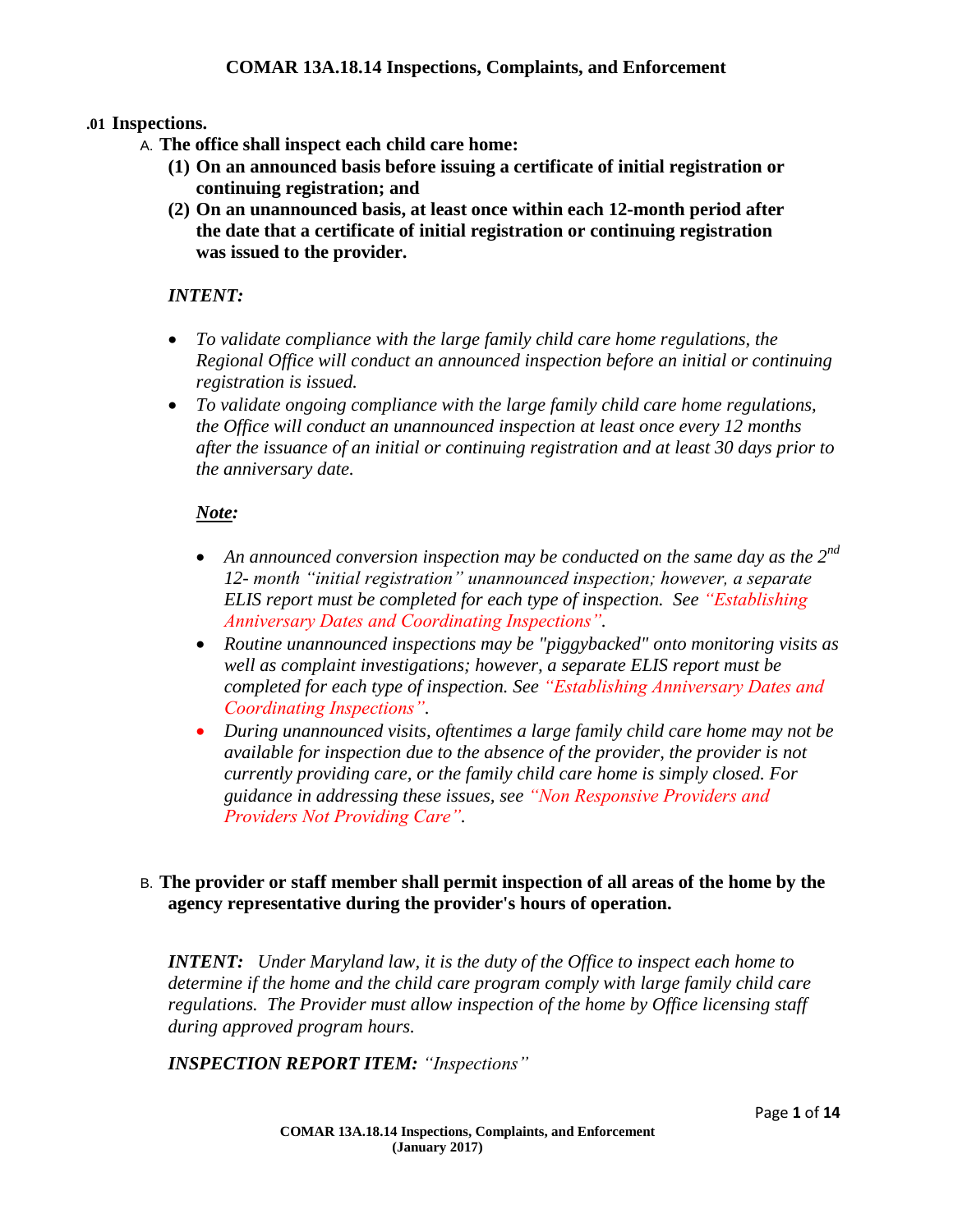*COMPLIANCE CRITERIA: The Provider allows inspection by OCC licensing staff at any time during the home's approved hours of operation.*

*ASSESSMENT METHOD: An inspection is either permitted or not.*

#### *Notes:*

- *Except as noted under Regulation E below, if the Provider fails to permit inspection of the Provider's home during approved hours of care, the Provider's registration may be suspended or revoked. If entry to the home is refused, the Licensing Specialist should notify the Regional Manager, and the Regional Manager should notify the OCC Legal Enforcement Unit.*
- *If children are heard or seen on the premises and the Provider refuses entry of OCC staff, the Licensing Specialist must call the local police.*
- *During any inspection, if the Licensing Specialist hears sounds (for example, thumps, crying, child voices) coming from a part of the home not approved for child care, the Specialist should ask if there is anyone else present in the home and, if someone else is present, who that person is. If the person has not been reported to OCC as a resident of the home, the Specialist should observe the area where the person is located. The Specialist's observations should be recorded in the Summary of Findings if the area is observed.*
- *All inspections must be conducted in a manner exhibiting good customer service. (see "Customer Service – Referenced in Manual")*
- *All findings of compliance and noncompliance must be noted by the Licensing Specialist in the Electronic Licensing Inspection System (ELIS). If the system malfunctions for any reason, a paper inspection report must be used.*
- *"Non-compliances" and "Discussed" items are automatically summarized in the "Summary of Findings" in ELIS.*
- *The entire inspection report consists of the completed "Inspection Report" form and the "Summary of Findings."*
- The inspection report is emailed to the provider, or if applicable, sent by the U.S. *Postal Service.*
- *The scope of an inspection shall be as follows:*
	- *Announced inspection of the Provider's entire home shall be conducted for purposes of initial registration and resumption of service registration (i.e., registration at a new address or after a break in service).*
	- *Announced conversion inspections shall be confined to the areas approved for child care. However, if the registration certificate specifies that certain parts of the home (which may include the outdoor area) are restricted from use, the Licensing Specialist should verbally confirm to the Provider (and note as a comment in the inspection report) that those restrictions remain in effect.*
	- *Annual unannounced inspections shall be confined to the areas approved for child care. However, if the registration certificate specifies that certain parts of the home (which may include the outdoor area) are*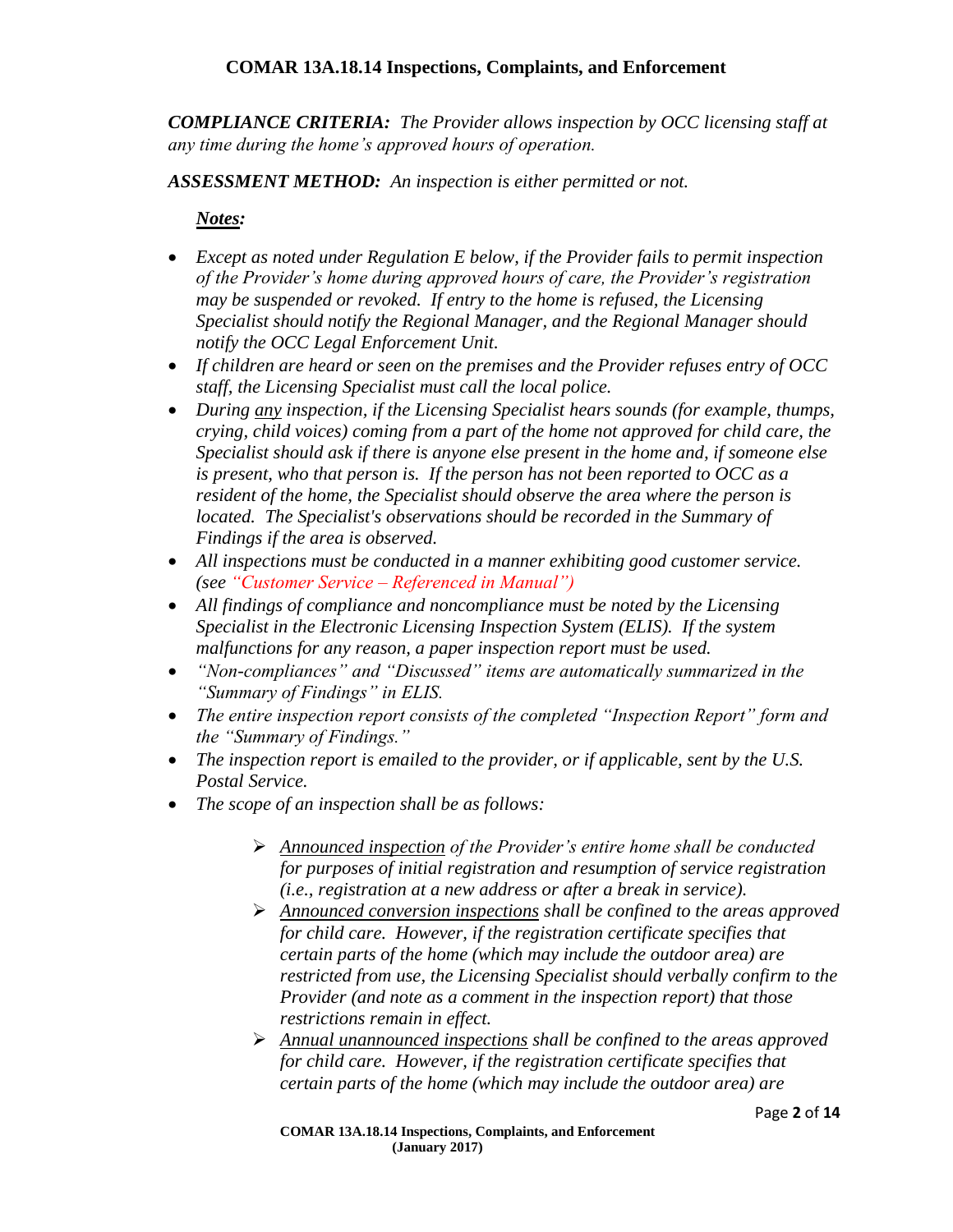*restricted from use, the Licensing Specialist should verbally confirm to the Provider (and note as a comment in the inspection report) that those restrictions remain in effect.*

- *Follow-up inspections to determine if a previously cited noncompliance has been corrected shall be confined to the approved child care area(s) unless the noncompliance was observed in another part of the home (in which case, the inspection may include that part in order to determine if correction has occurred).*
- *Monitoring inspections conducted in accordance with "Compliance Agreements" shall be confined to the areas approved for child care unless components of the agreement (for example, maintaining capacity, nonaccess of certain individuals) require observation of other parts of the home.*
- *Complaint investigation inspections shall be confined to the approved child care areas unless the nature of the complaint (for example, an allegation of overcapacity, or an unreported resident, or violation of a non-access agreement) suggests that another area of the home may be involved. In that case, the Licensing Specialist shall inspect the entire home, and, if a follow-up inspection is required, the entire home may also be inspected at that time.*

# C. **The agency representative may make inspections, in addition to the announced and unannounced inspections specified in §A of this regulation, without prior notice to the provider.**

*INTENT: To determine if all children in care are safe and receiving proper care and supervision, Office licensing staff may make an unannounced inspection of the Provider's home at any time during the home's approved hours of operation.*

# D. **Upon request, the provider or staff member shall make the records required by this subtitle available to the agency representative for inspection and copying.**

*INTENT: The Provider must allow Office licensing staff to inspect all records maintained in connection with the child care program and, if necessary, to remove any record from the home temporarily in order to copy it.*

# *INSPECTION REPORT ITEM: "Inspections"*

# *COMPLIANCE CRITERIA:*

- *All records are freely available for inspection by Office licensing staff.*
- *Upon request, the Provider release a record temporarily for copying.*

# *ASSESSMENT METHOD: Records are either made available or not.*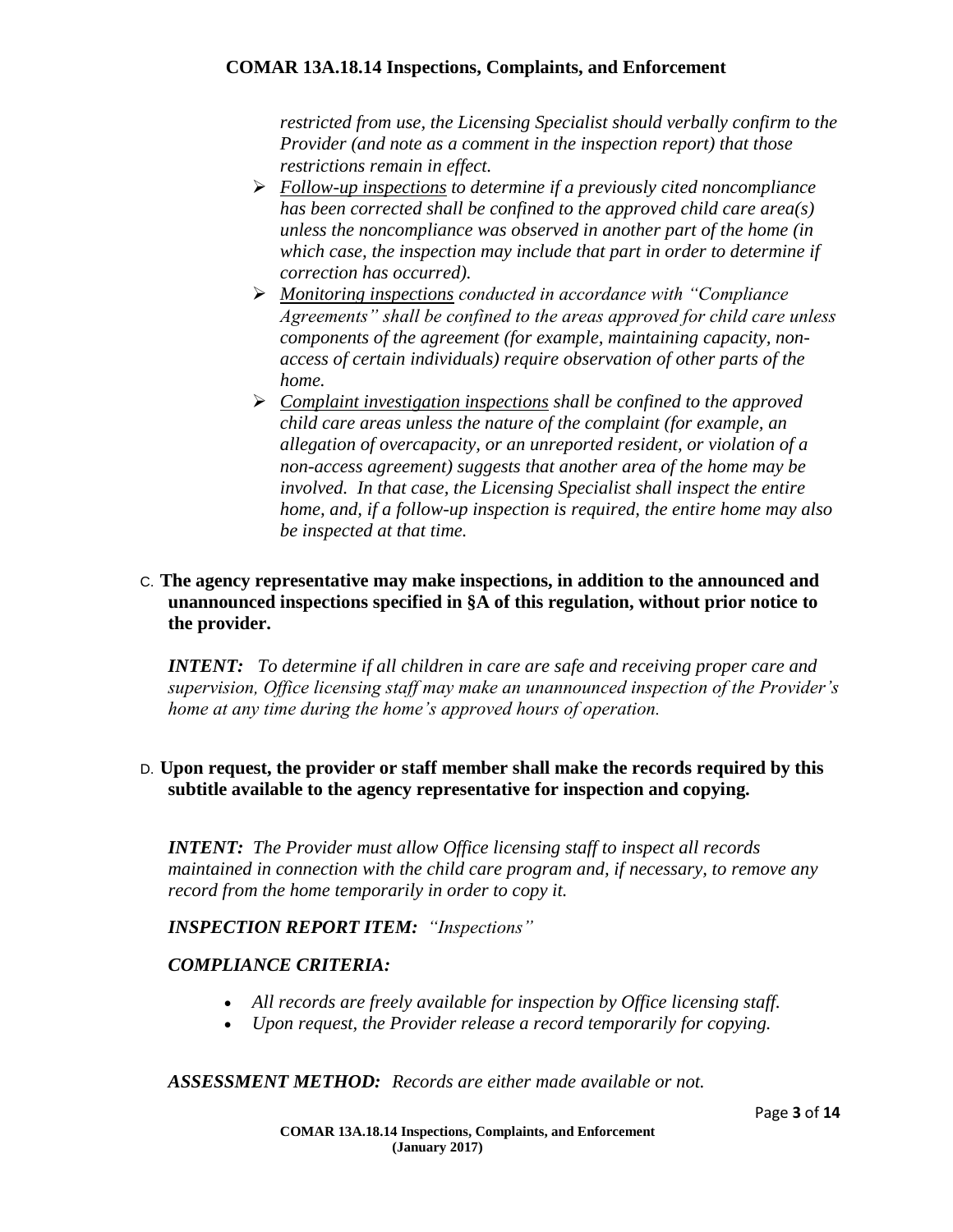# E. **A provider or staff member may request satisfactory identification from the agency representative before admitting the person for an inspection.**

*INTENT: For the Provider's own protection and the protection of residents and the children in care, the Provider may ask Office licensing staff for identification before permitting entry to the Provider's home.*

#### *Notes:*

- *At all times while on duty, each Office licensing staff member shall carry and be prepared to display valid State of Maryland employee identification.*
- *If an Office staff member cannot or will not produce valid State of Maryland employee identification, the Provider may deny the staff member entry to the home.*

#### F. **A provider may appeal a finding of noncompliance with this subtitle by requesting a review of findings by the regional office or the central office of the Agency.**

*INTENT: If the Provider believes that a finding of noncompliance was wrong or unfair, the Provider may ask for a review of that finding by Office of Licensing management staff.*

# *Notes:*

*The following are the steps for appealing a finding of noncompliance:*

- *Upon completion of the inspection, the Provider checks the box on the first page of the ELIS "Summary of Findings," indicating that a review of findings is requested, or make the request to the Regional Office, via writing or email, within 30 days of the inspection.*
- *The Licensing Specialist notifies the Regional Manager/designee of the request.*
- *The Regional Manager/designee reviews the inspection data in ELIS and sends a letter to the Provider outlining the findings of the review.*
- *If the Provider requests a meeting and at that meeting the issues are not resolved, the Regional Manager/designee contacts the Program Manager of the OCC Licensing Branch.*
- *Instead of agreeing to meet with the Regional Manager/designee, the Provider may choose to contact the Licensing Branch Program Manager directly. In this event, the Regional Manager/designee shall:*
	- *Give the Provider the name and telephone number of the Program Manager, and*
	- *Call the Program Manager to summarize the situation, provide pertinent background information, and present the recommendation of the Regional Office.*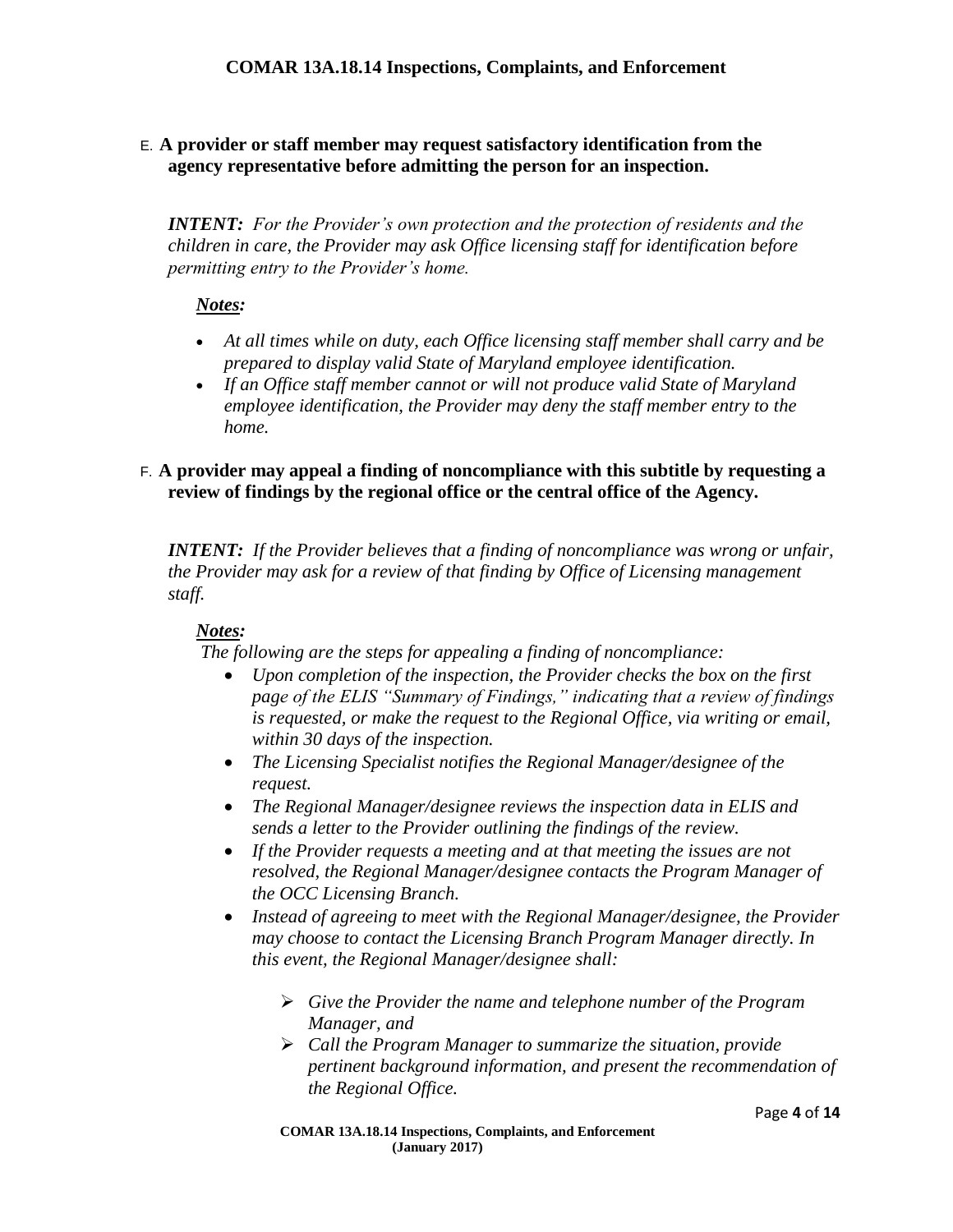#### **.02 Complaints.**

**The office shall investigate:**

A. **Both written and oral complaints that relate to a potential violation of a regulation under this subtitle, including anonymous complaints; and**

*INTENT: As the agency responsible for regulating the large family child care home programs and assessing their compliance with child care regulations, the Office must investigate all complaints of regulatory violations. Any person may file a complaint, and the complaint may be verbal or written.*

*Notes: Complaints alleging a violation of large family child care home registration laws or regulations are handled in the following manner:*

- *The Regional Office accepts complaints that are filed in person, telephonically, or in writing by letter, fax, or e-mail.*
- *A complainant does not need to identify him/herself. Anonymous complaints are accepted.*
- *At the time it is received at the Regional Office, each complaint is classified as "Priority One" or "Priority Two", based on the seriousness of the complaint allegations.*
	- *Investigation of Priority 1 complaints must be initiated within 48 hours.*
	- *Investigation of Priority 2 complaints must be initiated within ten (10) business days.*
- *Complaints are recorded by the Regional Office on a Complaint Intake form in the Child Care Administrative Tracking System (CCATS). A Provider may review a Complaint Intake form completed for a complaint filed against the home (although all material, if any, related to Child Protective Services must be redacted by the Regional Office).*
- *Complaint inspection/investigation results are recorded by the Regional Office in the Electronic Licensing Inspection System (ELIS).*
- *After the complaint investigation is finished, the complaint and the investigation findings are summarized on a Record of Complaint form in the Child Care Administrative Tracking System (CCATS).*
- Upon receipt of a written Public Information Act (PIA) request, the summary of *an unconfirmed or confirmed complaint may be released to:*
	- *The person making the complaint,*
	- *A parent whose child was enrolled at the child care center, or*
	- *A parent or business that currently uses (or is considering using) the child care center.*
- *Any information related to Child Protective Services must be redacted by the Regional Office prior to releasing the Record of Complaint in response to a PIA request.*
- *Complex PIA requests or PIA requests from Attorneys must be referred to the Office of the Attorney General for processing.*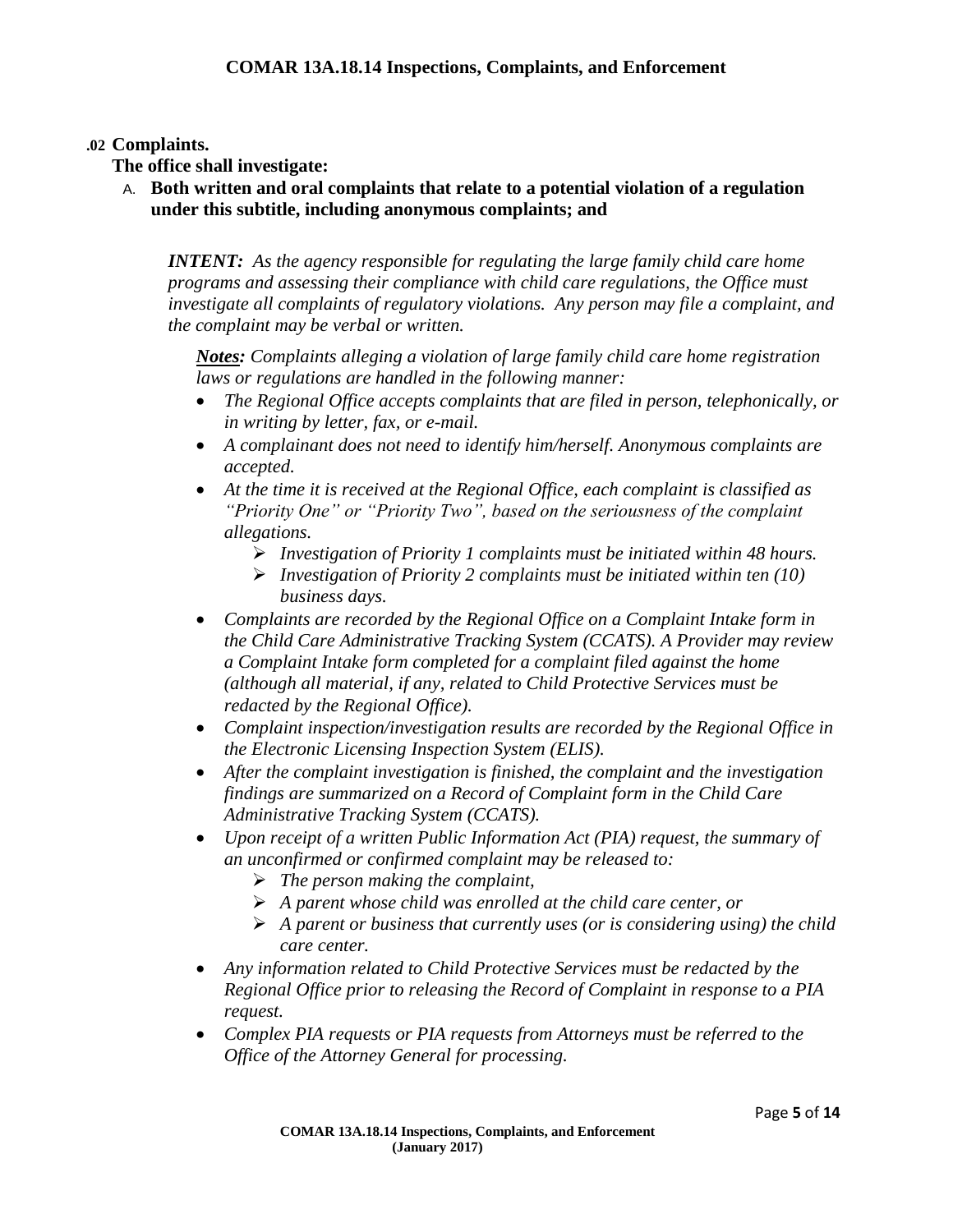#### B. **Complaints of unregistered family child care.**

*INTENT: Unless exempt by Maryland law from having to become registered, a person who provides unregistered family day care is violating the law. The Office is responsible for investigating all complaints of unregistered care to determine if a violation has been committed.*

*Note: See "Guidelines for Investigating Complaints of Unregistered or Unlicensed Child Care"*

#### **.03 Warnings.**

**If an investigation of a complaint or an inspection of a child care home indicates a violation of this subtitle that does not present an immediate threat to the health, safety, and welfare of a child in care, the office may issue a warning in writing, on an inspection report or by separate letter, that states:**

- A. **The violation found, citing the regulation;**
- B. **The time period for correcting the violation; and**
- C. **That failure to correct the violation may result in sanctions being imposed or in suspension or revocation of the registration.**

*INTENT: A warning serves notice that the Provider have failed to comply with one or more child care regulations and that corrective action must be taken within a certain amount of time. Failure to make the correction may result in some enforcement action against the registration.*

#### **.04 Intermediate Sanctions.**

- A. **Upon determining that a provider has violated or a child care home fails to meet any of the regulations of this subtitle, the office may:**
	- (1) **Restrict the age or number of children accepted for care;**
	- (2) **Reduce the number of children in care;**
	- (3) **Require the provider to receive remedial instruction in a specified content area;**
	- (4) **Increase the frequency of monitoring of the home during a specified period of time;**
	- (5) **Enter into an agreement with the provider detailing requirements in addition to those above, including time limits for compliance; and**
	- (6) **Notify, or require the provider to notify, a parent of a child who may be affected by the situation for which a**

**sanction has been imposed.**

*INTENT: As an alternative to suspending or revoking the Provider's registration, the Office may pursue an intermediate sanction which places certain limits or conditions on the operation of the Provider's child care program. An intermediate sanction (voluntary or involuntary) should be seen as an opportunity for the Regional Office to work closely with the Provider to help bring the Provider's child care program into full compliance.*

#### *Notes:*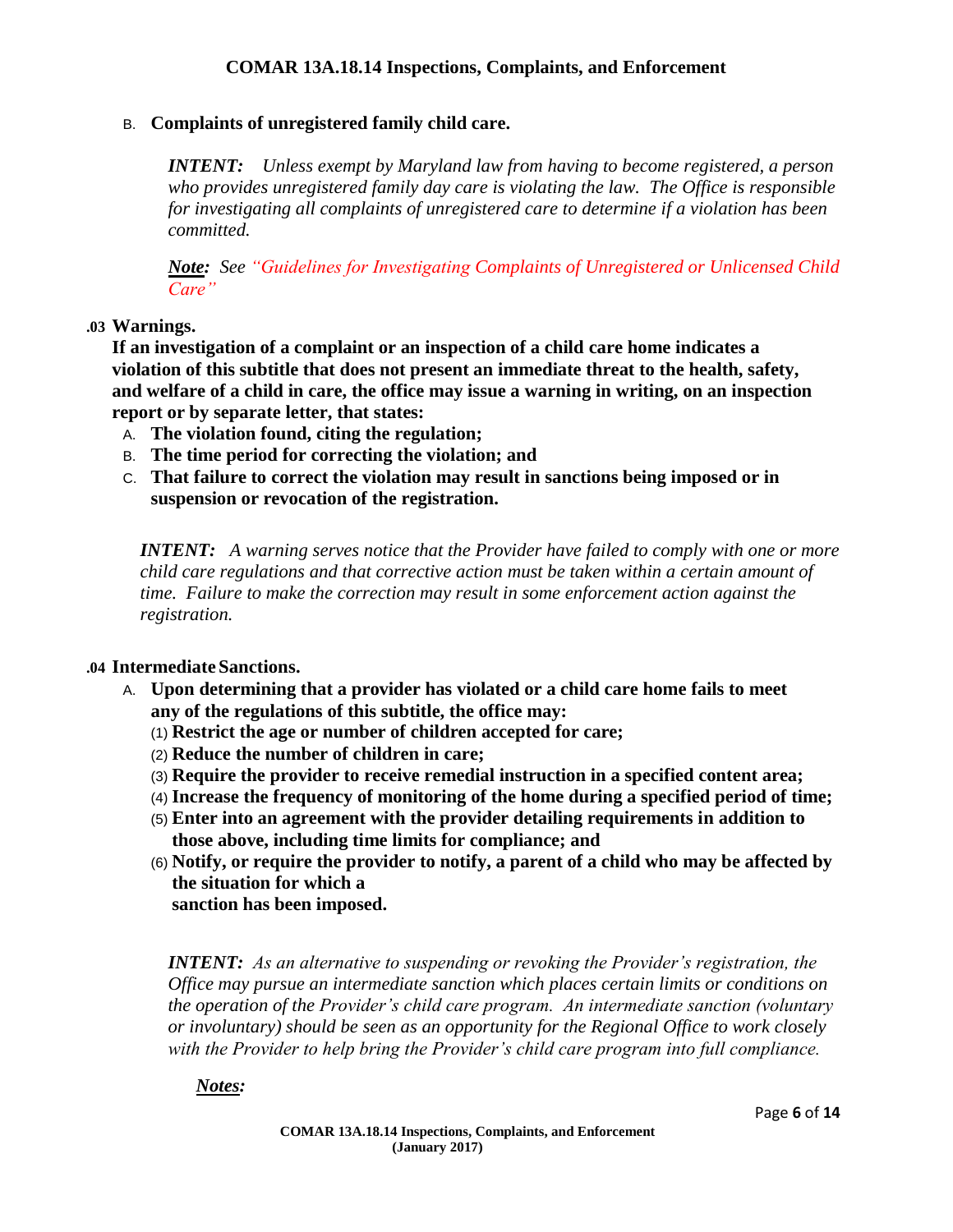- *An intermediate sanction may be voluntary on the part of the Provider, or involuntary:*
	- *Voluntary – for example, a compliance agreement*
	- *Involuntary – for example, the Regional Office imposes a reduction in capacity or a limitation on the number or ages of children the provider may admit for care*
- *Involuntary sanctions carry appeal rights, but voluntary sanctions do not. For additional information on "appeals" refer to the following:*
	- *"Request for Hearing/Appeal" form, OCC 1281*
	- *COMAR 13A.18.15, Administrative Hearings*
- *A limitation on admission of children or a reduction in capacity may be imposed immediately on an emergency basis if deemed necessary to protect children from imminent harm.*
- *A voluntary compliance agreement must be in writing, signed by the Provider and the Regional Office representative, and include a statement of:*
	- *Facts about the noncompliant situation that resulted in the agreement,*
	- *The respective responsibilities of the Provider and the Regional Office under the agreement, and*
	- *The consequences to the Provider of failing to observe the terms of the agreement.*
	- *The timeframe in which the compliance agreement will be in effect.*

# B. **If the office determines that the provider has violated a condition or requirement of the intermediate sanction, the office may suspend or revoke the registration.**

*INTENT: The Provider is expected to abide by all the terms of the agreement. Failure to do so may result in suspension or revocation of the Provider's registration.*

#### **.05 Nonemergency Suspension.**

A. **The office may suspend the certificate of registration, for a period of not more than 60 calendar days, upon determining that the provider or the child care home is in violation of any of the regulations under this subtitle and that the health, safety, or welfare of a child in the home is threatened.**

*INTENT: To protect the safety and health of children in care, the Office may move to close the home temporarily to allow the Provider an opportunity to correct the violation or situation that poses a threat to the children.* 

- B. **The office shall notify the provider in writing of the suspension at least 20 calendar days before the effective date stating:**
	- **(1) The effective date and period of the suspension;**
	- **(2) The reason for suspension;**
	- **(3) The regulation with which the provider has failed to comply that is the basis for the suspension;**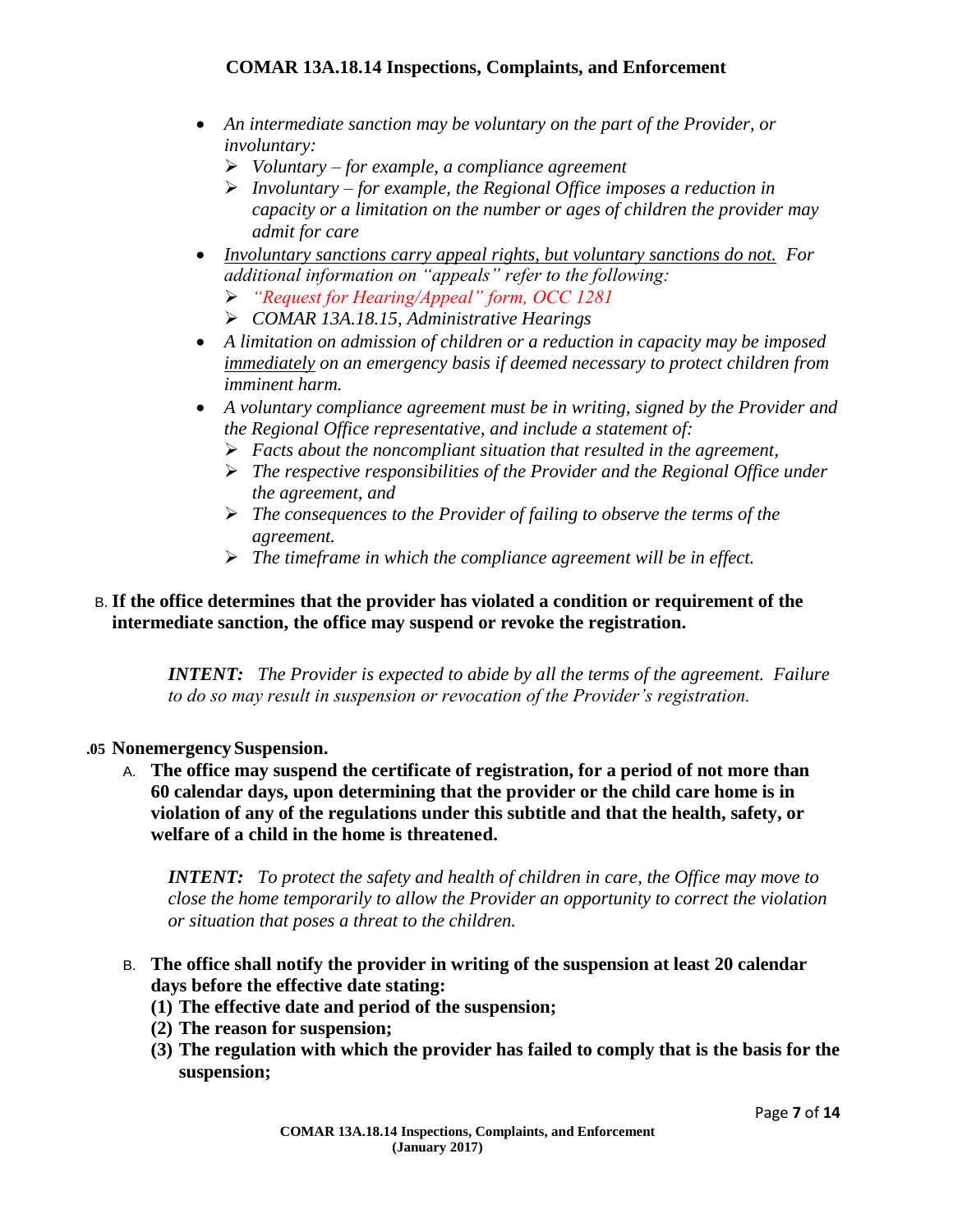- **(4) Corrections required to ensure reinstatement of the certificate of registration;**
- **(5) That the provider shall stop providing child care on the effective date of the suspension unless the provider requests a hearing;**
- **(6) That the provider is entitled to a hearing if requested in writing within 20 calendar days of the delivery of the notice;**
- **(7) The procedure to be used if the provider wishes to request a hearing to appeal the decision of the office;**
- **(8) That the suspension shall be stayed if a hearing is requested;**
- **(9) That, if the suspension is upheld following the hearing, the provider shall cease providing child care for the period of the suspension;**
- **(10) That the suspension may lead to revocation; and**
- **(11) That the provider is required to surrender the certificate of registration to the office when the suspension becomes effective.**

*INTENT: Under due process requirements, the Office must notify the Provider in writing of the reasons for/details of the suspension, and inform the Provider of the Provider's appeal rights and how those rights may be exercised.* 

# *Notes:*

- *If the Provider requests a hearing within the required timeframe, the suspension does not begin until after the hearing decision. Until that time, the Provider may continue to operate. If the suspension action is upheld, the Provider must cease providing care until the Office determines that the children in care are no longer threatened.*
- *For additional information, refer to the following:*
	- *"Request for Hearing/Appeal" form, OCC 1281*
	- *COMAR 13A.18.15, Administrative Hearings*
- *A non-emergency suspension may be imposed when the provider fails to comply with regulations and a potential risk to the health, safety, or welfare of children in care is presented. Examples include (but are not limited to):*
	- *Failure to report a new resident,*
	- *Unauthorized use of a substitute (or use of an unapproved substitute), and*
	- *Failure to correct non-compliances as required by the Office.*
- *A suspension may also be used if temporary closure of the program is in the best interests of children in care. Examples include (but are not limited to):*
	- *The home must be renovated or modified for health or safety purposes, and closure will allow those changes to occur, and*
	- *Illness or incapacitation of the provider.*

#### C. **The office shall notify the parents of the children in care of the suspension.**

*INTENT: Parents must be informed of the suspension so that they can make other child care arrangements*

D. **By the end of the suspension period, the office shall:**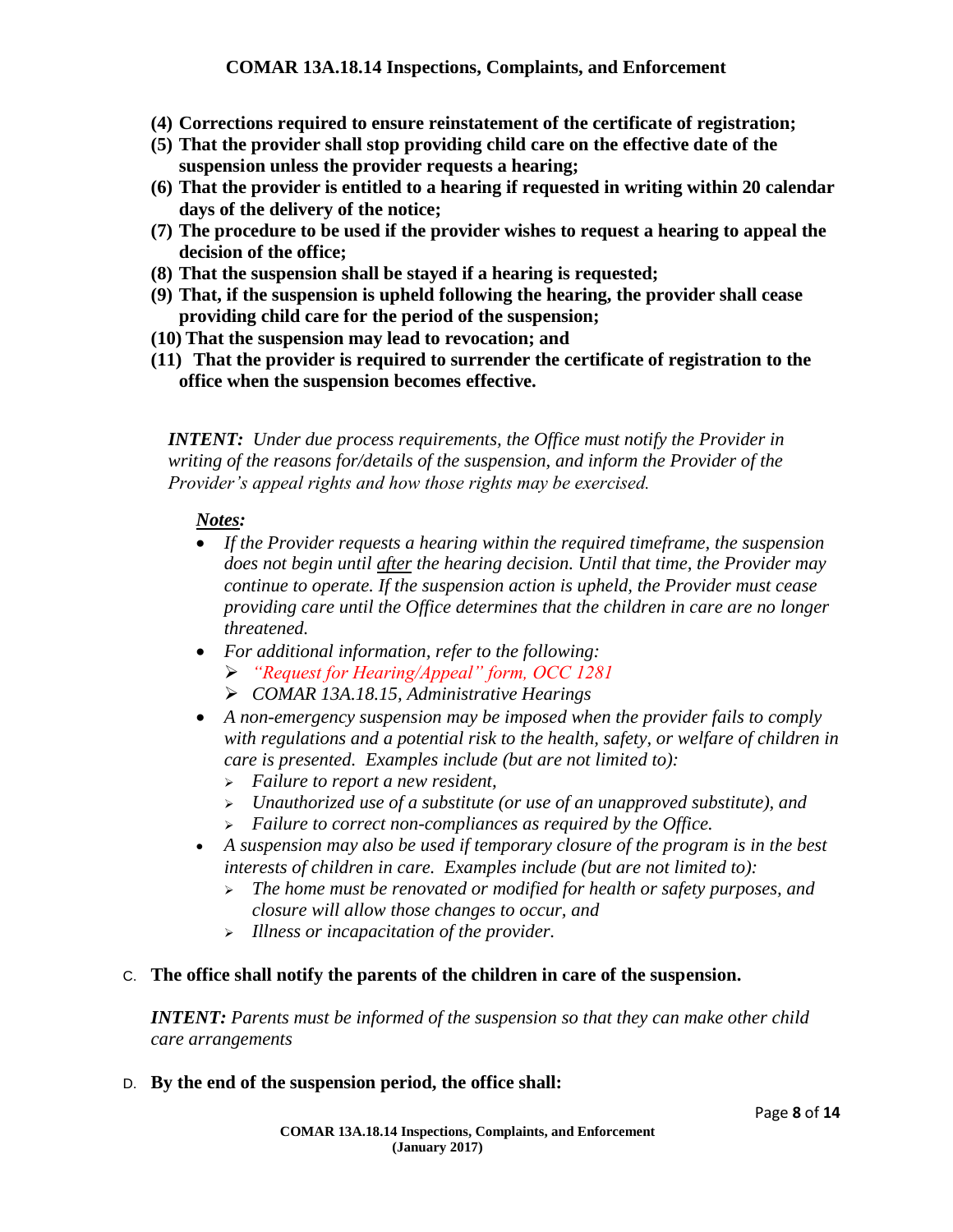- **(1) Reinstate the certificate of registration and return it to the provider; or**
- **(2) Revoke the certificate of registration.**

*INTENT: Within 60 days after the suspension, the Office will determine if the violation(s) leading to the suspension have been sufficiently corrected, and either permit the Provider to re-open the Provider's home, or move to revoke the Provider's registration.*

#### **.06 Emergency Suspension.**

A. **The office may immediately suspend the certificate of registration for a period of not more than 45 calendar days upon finding that a child's health, safety, or welfare imperatively requires emergency action.**

*INTENT: Upon determining that there is imminent danger to the children in care, OCC may close the Provider's home immediately.*

#### *Notes:*

- *Emergency suspensions are generally used in cases of child abuse or injurious treatment, criminal involvement, gross overcapacity or lack of supervision, violation of a non-access agreement, failure to provide access to the day care home during operating hours, or accidental injury to a child in care.*
- *Emergency suspensions may also be used during outbreaks of certain communicable diseases, environmental hazard cases such as failed septic systems, and other instances where children's safety is immediately threatened and there is no alternative to immediate closure.*
- B. **The office shall hand-deliver a written notice to the provider informing the provider of the emergency suspension, giving the reasons for the action, and notifying the provider of the right to request, within 30 days of the delivery of the notice, a hearing before the Superintendent's designee.**

*INTENT: In accordance with due process requirements, the Office must notify the Provider about the reason(s) for the suspension, the Provider's right to appeal the suspension, and how to exercise that right.*

*Note: For additional information, refer to "Request for Hearing/Appeal form OCC 1281" and "COMAR 13A.18.15 - Administrative Hearings"* 

- C. **When the certificate of registration is to be suspended immediately:**
	- **(1) The office shall repossess the certificate of registration;**
	- **(2) The provider shall stop providing child care immediately; and**
	- **(3) The office shall notify the parents of the children in care of the suspension and make every reasonable effort to assist the parents of the children in making**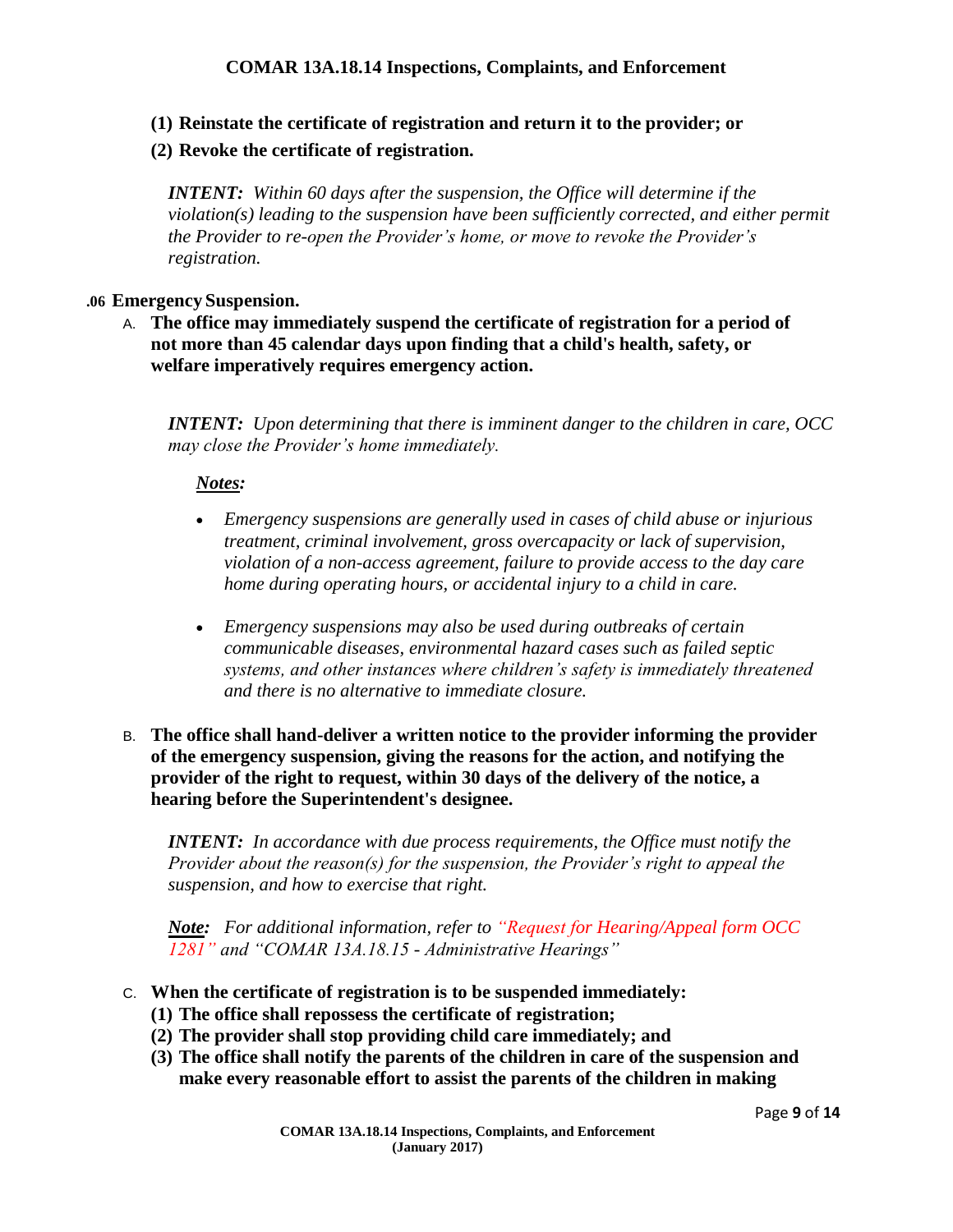#### **other child care arrangements.**

*INTENT: Due to the urgency of the situation, the Office must ensure that the Provider ceases care immediately. Emergency suspensions take effect immediately upon delivery of the emergency suspension notice to the Provider and may last for up to 45 calendar days. To minimize disruption to the families of children in care, the Office shall assist parents to find alternate care arrangements.* 

#### *Notes:*

- *Once the decision is made to conduct an emergency suspension, the Regional Manager/designee notifies the local Child Care Resource Center (CCRC) of the imminent emergency suspension. This allows the CCRC to be prepared to assist parents in finding alternate child care.*
- *As soon as the suspension action is taken, the Licensing Specialist compiles a list of names and addresses of all the parents of children in care.*
- *The Licensing Specialist hand delivers the suspension letter to parents arriving at the home to pick up children, or the Regional Manager sends the suspension letter by regular mail to each parent reporting that:*
	- *The family registration has been suspended,*
	- *The Provider may appeal the suspension,*
	- *The Provider must immediately stop providing care, and*
	- *The parent may contact the local CCRC for assistance.*

*If the action is appealed, another letter is sent to each parent as soon as the appeal has been decided to let the parent know the outcome of that decision.*

#### D. **If a hearing is requested by the provider, the Superintendent's designee shall hold a hearing within 7 calendar days of the date of the request.**

*INTENT: The Provider has the right to a timely hearing of an appeal.*

E. **Within 7 calendar days of the hearing, a decision concerning the emergency suspension shall be made by the Superintendent's designee.**

*INTENT: The Provider has the right to a timely decision of the appeal.*

- F. **If the decision does not uphold the emergency suspension, the provider may resume providing child care.**
- G. **By the end of the suspension period, the office shall:**
	- **(1) Reinstate the certificate of registration and return it to the provider; or**
	- **(2) Revoke the certificate of registration.**

#### **.07 Revocation.**

A. **The office may revoke a certificate of registration if the:**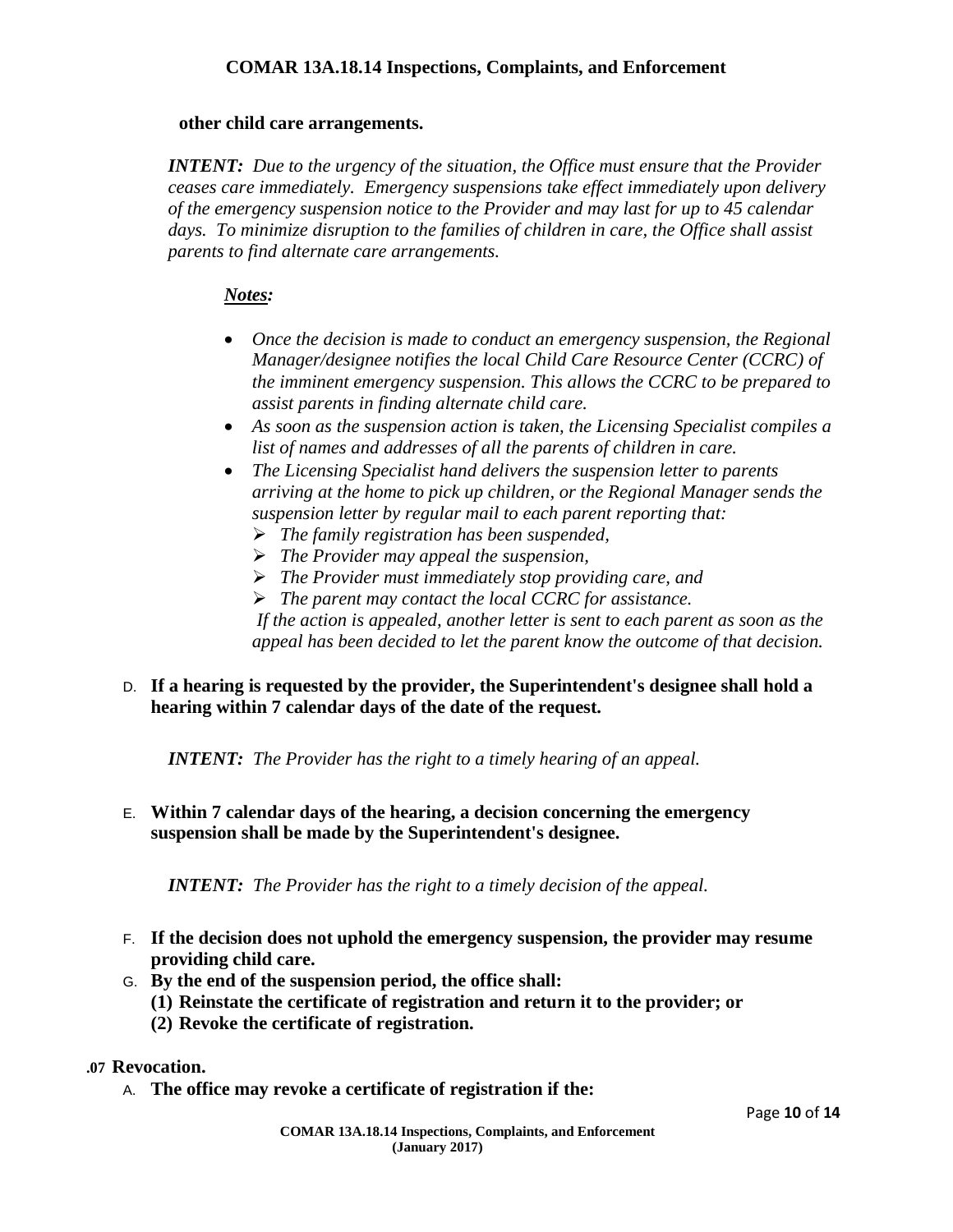- **(1) Provider or child care home is in violation of one or more of the regulations under this subtitle and the health, safety, or welfare of a child in the home is threatened;**
- **(2) Provider misrepresented or offered false information on the application or on any form or report required by the office;**
- **(3) Provider interferes with or obstructs the agency representative in the performance of the duties of the office;**
- **(4) Provider fails to submit all documentation required to maintain the certificate of registration;**
- **(5) Provider or staff member refuses to permit access to a child or to the space in the home used for child care by a parent or an agency representative during operating hours of the child care home;**
- **(6) Terms or conditions of a sanction have been violated;**
- **(7) Violations required to be corrected during a period of suspension have not been corrected and the period has ended;**
- **(8) The provider fails to comply with the:**
	- (a) **Prohibitions on the use of an individual as an employee or a volunteer as set forth in COMAR 13A.18.06.03A — B and F, and .10B; or**
	- (b) **Child security requirements set forth in COMAR 13A.18.07.06;**
- **(9) Provider permits an individual to have child supervision responsibilities after being notified by the office that the individual has been disapproved for that purpose;**
- **(10) Evaluation of information provided to or acquired by the office indicates that the provider is unable to care for the welfare of children; or**
- **(11) Provider admits a child for treatment foster care in the home, unless the child is placed in the home in a preadoptive capacity.**

*INTENT: Revocation of the registration may occur if the Provider has demonstrated an inability or unwillingness to comply with large family child care home regulations, or if the Provider or a circumstance involving the Provider's home presents a threat to children in care.* 

# *Notes:*

- *Revocation often follows a period of emergency suspension.*
- *A revocation becomes effective 20 calendar days after notification of revocation.*
- If the revocation action is appealed, the revocation is stayed until the Office of *Administrative Hearings (OAH) has heard the appeal and made a decision. If the revocation action follows an emergency suspension, the home must remain closed until OAH has reached a decision on the appeal.*
- *See "Request for Hearing/Appeal Form OCC 1281 and COMAR 13A.18.15, Administrative Hearings" for requirements pertaining to the appeal hearing process under the Office of Administrative Hearings (OAH).*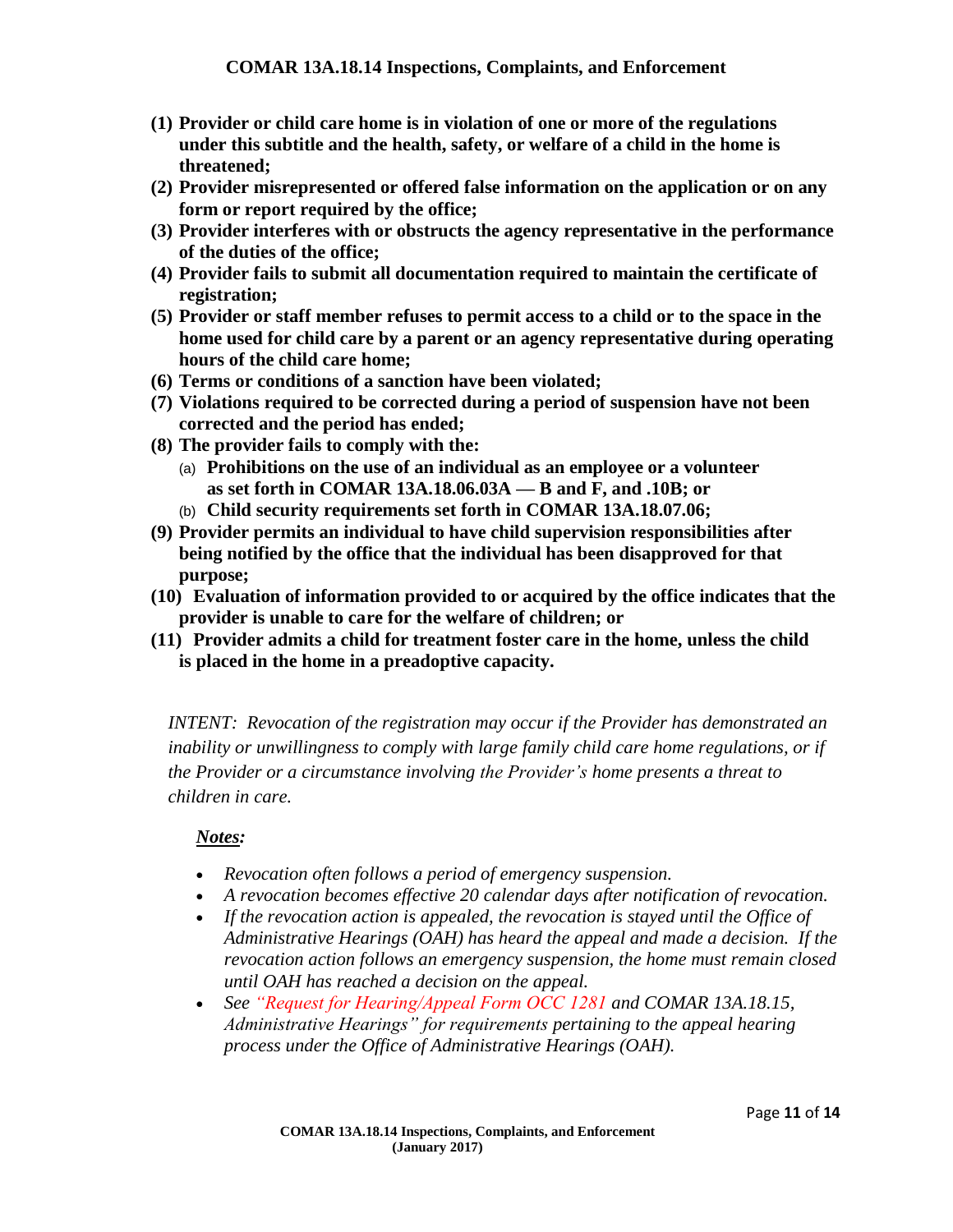- B. **If the office decides to revoke a certificate of registration, the office shall notify the provider in writing at least 20 calendar days in advance of the revocation, stating:**
	- **(1) The effective date of the revocation;**
	- **(2) The reason for the revocation;**
	- **(3) The regulation with which the provider has failed to comply that is the basis for the revocation;**
	- **(4) That the provider shall stop providing child care on the effective date of the revocation;**
	- **(5) That the provider is entitled to a hearing if requested in writing within 20 calendar days of the delivery of the notice;**
	- **(6) The procedure to be used if the provider wishes to request a hearing to appeal the decision of the office;**
	- **(7) The revocation shall be stayed if the hearing is requested, unless the revocation immediately follows an emergency suspension period; and**
	- **(8) That the provider is required to surrender the certificate of registration to the office when the revocation becomes effective.**

*INTENT: In accordance with due process requirements, the Office must notify the provider of the reason(s) for the revocation, the provider's right to appeal the revocation action, and how that right may be exercised.*

#### *Notes:*

- *If the revocation action is appealed, the revocation is stayed until the Office of Administrative Hearings (OAH) has heard the appeal and made a decision. If the revocation action follows an emergency suspension, the home must remain closed until OAH has reached a decision on the appeal.*
- *See "Request for Hearing/Appeal Form OCC 1281 and COMAR 13A.18.15, Administrative Hearings" for requirements pertaining to the appeal hearing process under the Office of Administrative Hearings (OAH).*
- *If the revocation action is upheld by OAH at the appeal hearing, the Provider must immediately surrender the large family child care home registration to the Regional Office.*

# C. **The office shall notify the parents of the children in care of the revocation.**

*INTENT: Parents need to know about the revocation action so they can make an informed decision about whether to leave their children in care at the home if it is allowed to remain open pending an appeal hearing. They must also be notified so that they can make suitable alternate child care arrangements if they wish.* 

# *Notes:*

*Parents are notified of the revocation action as follows:*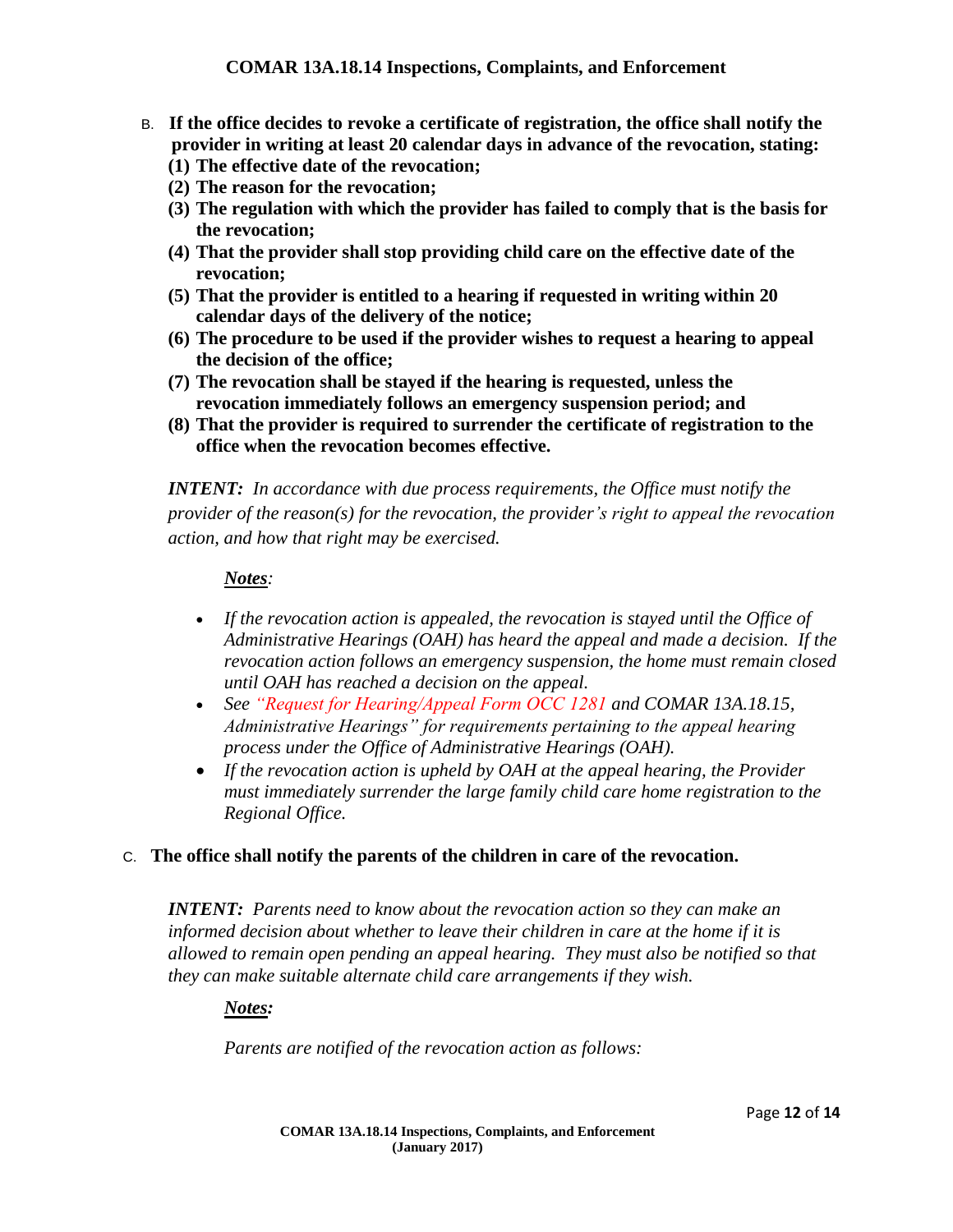- *As soon as the revocation action is taken, the Licensing Specialist compiles a list of names and addresses of all the parents using the child care program.*
- *The Regional Manager sends a letter by regular mail to each parent reporting that:*
	- *The registration has been revoked,*
	- *The provider may appeal the revocation, and*
	- *The provider may remain in operation until the appeal is concluded.*
- *If the action is appealed, another letter is sent to each parent as soon as the appeal has been decided to let the parent know the outcome of that decision.*

#### **.08 Penalties.**

- A. **An individual found to be operating a child care home, or advertising a family child care service, without a valid family child care registration is guilty of a misdemeanor and on conviction is subject to a fine not exceeding:**
	- **(1) \$1,500 for the first violation; and**
	- **(2) \$2,500 for a second or subsequent violation.**
- B. **The office may institute legal proceedings to:**
	- **(1) Enjoin any individual not registered who is providing family child care from continuing to operate; or**
	- **(2) Ask a court in the jurisdiction of the child care home to impose a fine of up to the maximum amount permitted by law on an individual found to be operating in violation of this subtitle.**

# *INTENT:*

- *Operation of a large family care home without a certificate of registration is a misdemeanor and fines may be imposed. The Office can request the issuance of a criminal summons against an alleged unregistered provider by filing an application for statement of charges with the court commissioner in the District Court. If the provider is found guilty of the misdemeanor charge, a criminal fine may be imposed for each occurrence.*
- *If an unregistered provider continues to operate in violation of a court injunction, the court may impose a fine.*

#### **.09 Civil Citations.**

A. **The office may issue a civil citation imposing a civil penalty to an individual who provides unregistered family child care in violation of the requirements of this subtitle.**

*INTENT: Maryland law establishes civil penalties for operating an unregistered family*